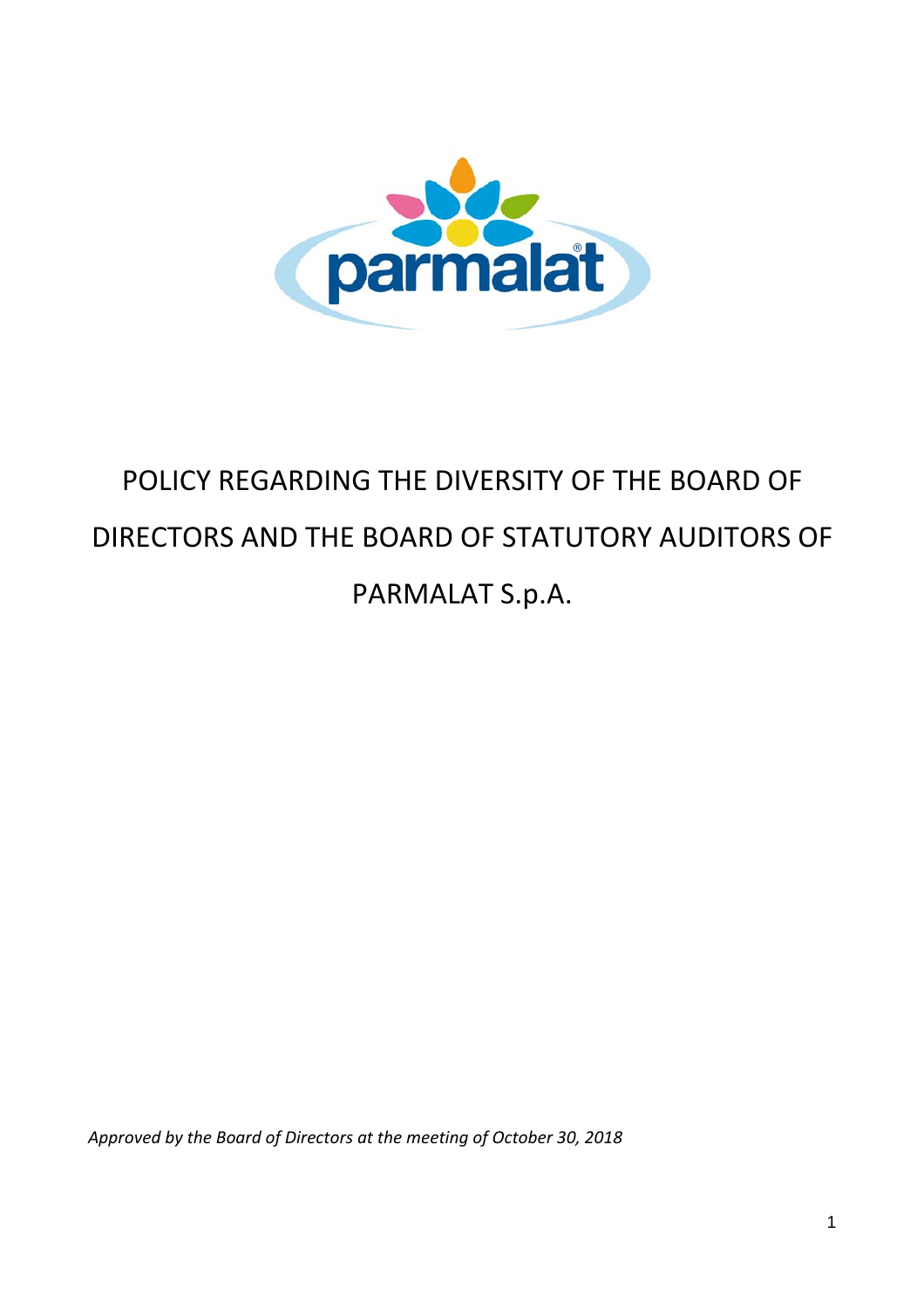## *CONTENTS*

| 4. Diversity Criteria and Objectives in the composition of the Board of Directors  4          |  |
|-----------------------------------------------------------------------------------------------|--|
| 5. Diversity Criteria and Objectives in the composition of the Board of Statutory Auditors  6 |  |
|                                                                                               |  |
|                                                                                               |  |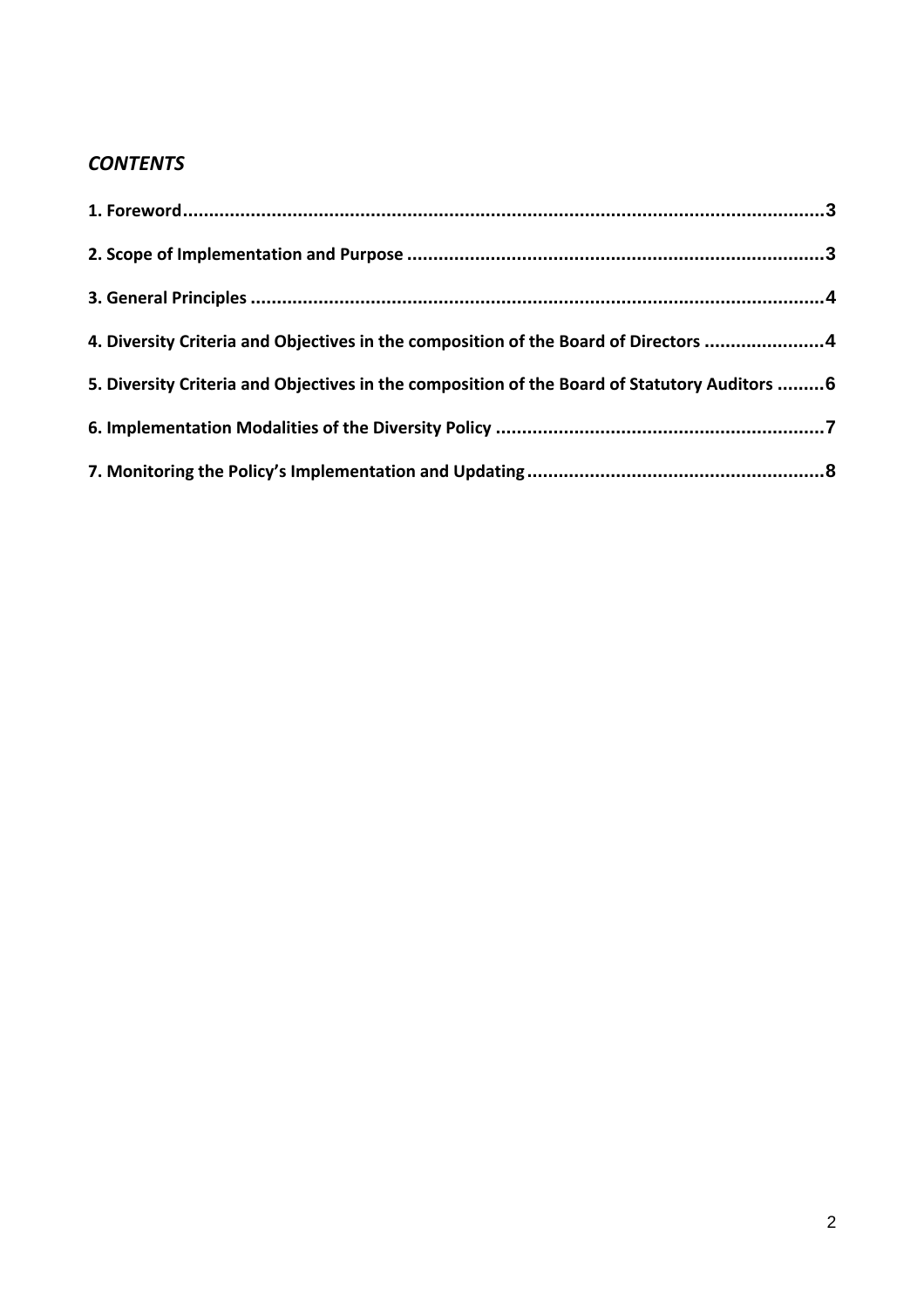#### **1. Foreword**

This Policy was adopted by the Board of Directors of Parmalat S.p.A. ("Parmalat" or the "Company") in accordance with the laws and regulations governing sustainability issues and the provisions of the Corporate Governance Code, as published by the Corporate Governance Committee of Borsa Italiana S.p.A., version updated in July 2018 ("Corporate Governance Code"), which the Company adopted.

More specifically, the policy governing the diversity of management and control bodies ("Diversity Policy" or "Policy") is being adopted in implementation of the provisions of Article 123‐*bis,* Section 2, Letter d‐*bis)*, of Legislative Decree No. 58 of February 24, 1998, as amended ("TUF"), pursuant to which companies who are issuers of securities are required to provide a *"description of the diversity policies applied with regard to the composition of their administration, management and control bodies concerning such issues as age, gender breakdown and training and professional development, as well as a description of the objectives, implementation modalities and results of the abovementioned policies."*

The Company intends to apply diversity criteria, including those concerning gender, to the composition of the Board of Directors and the Board of Statutory Auditors, while complying with the priority objective of ensuring that their members possess adequate competencies and professional skills, taking also into account the provisions of the Corporate Governance Code, which recommends that at least one‐third of the members of the Board of Directors and the Board of Statutory Auditors belong to the least represented gender, both at the time of appointment and during the course of their mandate, and that the issuers adopt measures to promote equal treatment and opportunities among genders within their corporate organizations and monitor the concrete implementation of those policies.

This Policy refers to the composition of Parmalat's Board of Directors and Board of Statutory Auditors.

#### **2. Scope of Implementation and Purpose**

This Policy describes the criteria required to achieve a composition of the Company's Board of Directors and Board of Statutory Auditors that will enable directors and statutory auditors to perform their respective management and oversight duties, adopting decisions based of the contribution of a plurality of qualified viewpoints, professional skills and experience.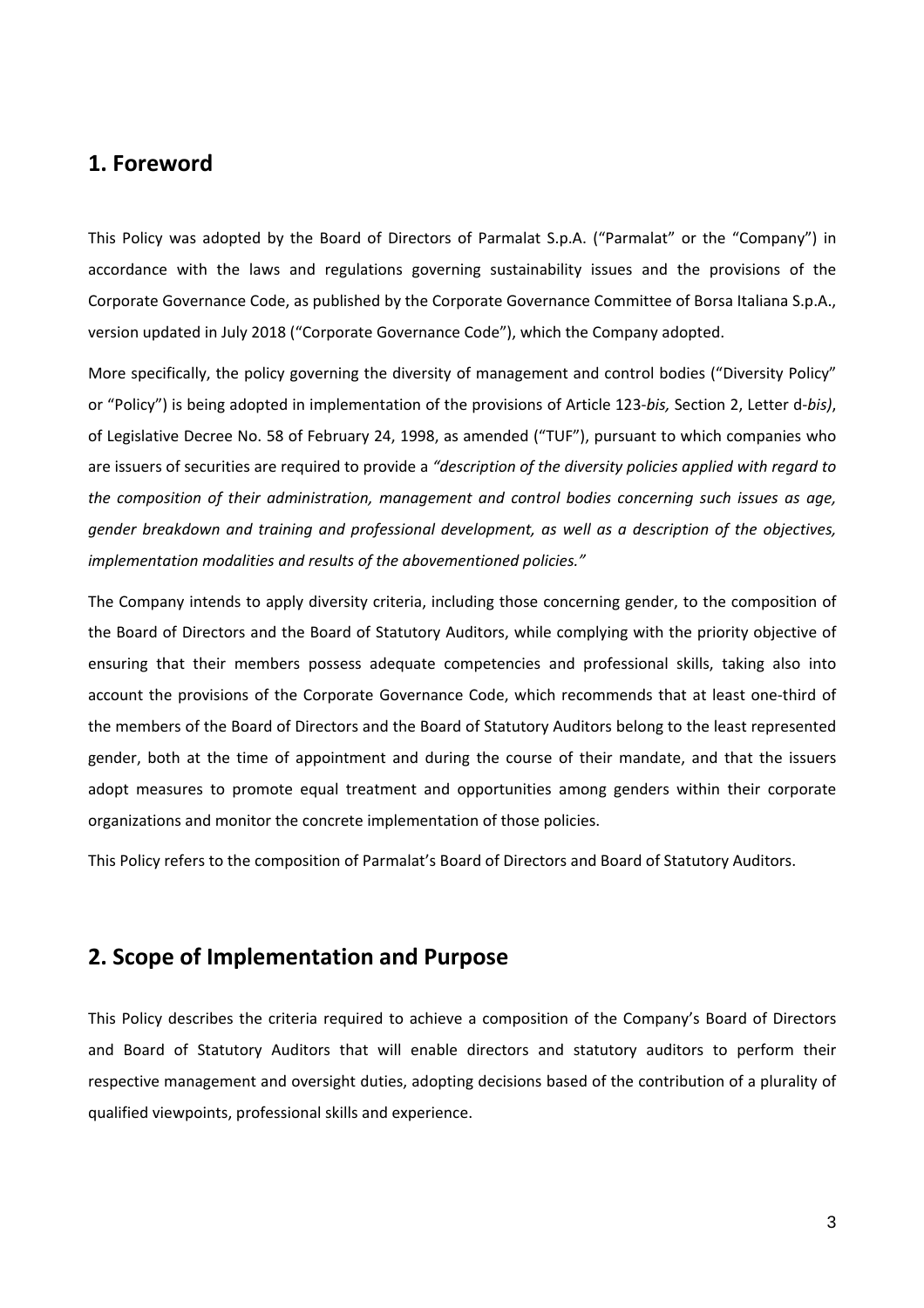This document has been reviewed in advance by the Nominating and Compensation Committee, which rendered a favorable opinion at its meeting of October 25, 2018, and was later approved by the Board of Directors, based on a favorable opinion by the Board of Statutory Auditors, at the meeting of October 30, 2018.

### **3. General Principles**

The Company's Board of Directors and Board of Statutory Auditors are aware of the fact that diversity and sense of belonging are two fundamental element of the corporate culture of a multinational group; more specifically, maximizing the benefits of diversity, as a fundamental element for the sustainability of business activity over the medium/long-term, represents a reference paradigm both for the employees of the Parmalat Group and the members of the Company's management and control bodies.

The Company's Board of Directors and its Board of Statutory Auditors respect the prerogatives attributed to shareholders with regard to the nomination and election of their representatives, with the expectation that the composition of these bodies will reflect the objective of integrating diverse managerial and professional profiles, with special emphasis on the economics, accounting, legal and financial fields, and that, as required by the Corporate Governance Code, attention will be given to the inclusion of independent members and the achievement of a balanced gender representation (with at least one‐third of the members belonging to the least represented gender), taking also into account the benefits that could derive from the presence of member of different age groups and with different seniority.

In addition, the Company's management and control bodies view as a priority the ability to maintain and strengthen, internally, a collaborative, loyal and synergistic climate under which each director and statutory auditor will be able to best express his/her professional skills and maximize his/her contribution.

## **4. Diversity Criteria and Objectives in the composition of the Board of Directors**

The composition of the Board of Directors must comply with the provisions of the applicable laws and regulations in effect at any given time. In addition to the requirements of the relevant laws and the Company Bylaws, the following recommendations should also be taken into account:

a) from a quantitative standpoint, the number of members to be elected should be adequate for the size and complexity of the organizational structure of the Company and the Group;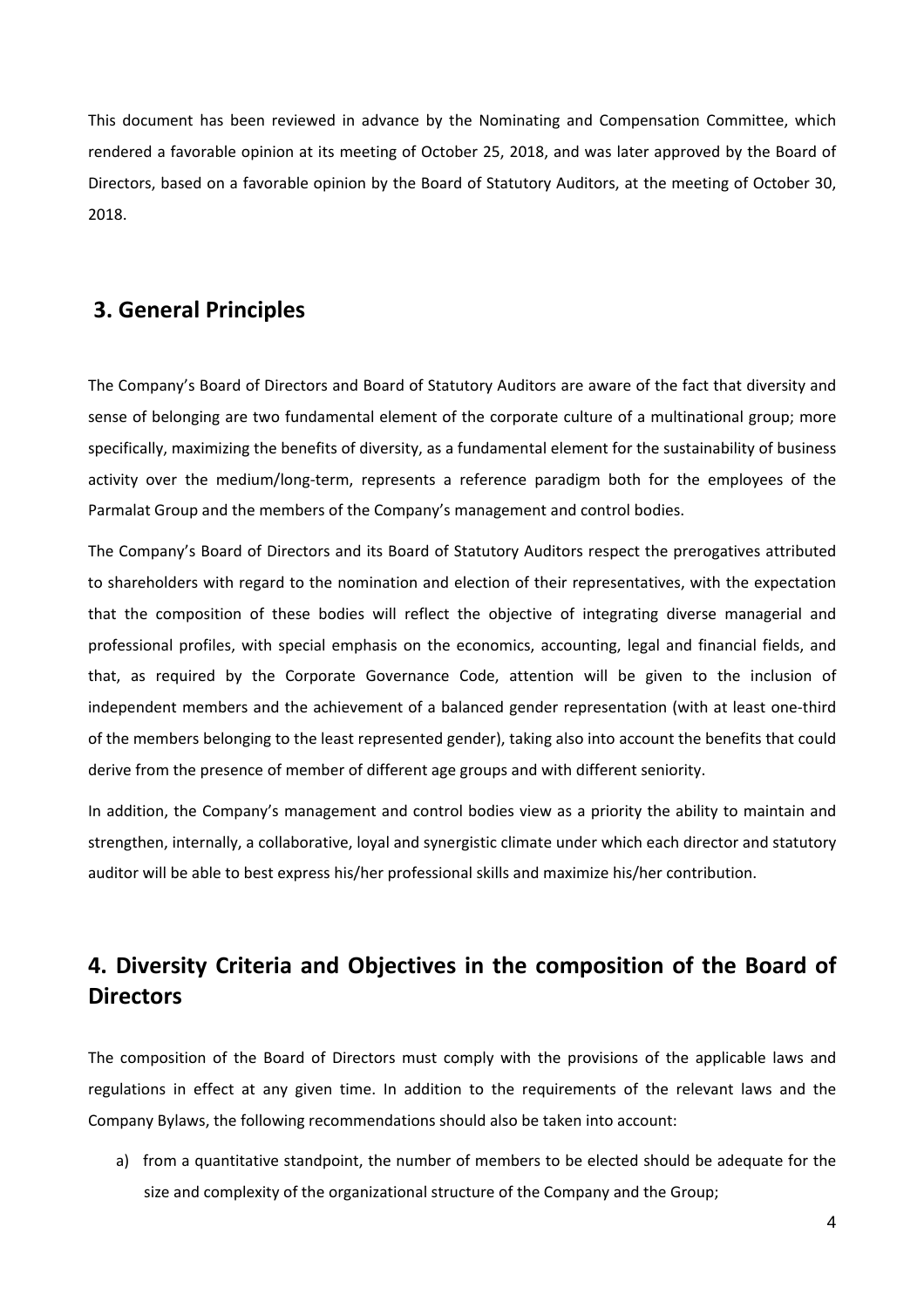b) from a qualitative standpoint, the Board of Directors must reflect a high degree of diversification in terms of competencies and professional skills suitable in terms of the assigned functions, age and gender parity.

In light of the above and taking also into account the fact that the Company is subject to the oversight and coordination exercised by B.S.A. S.A., Parmalat's Board of Directors believes that its optimum composition must meet, in addition to the professionalism requirement, the following additional requirements:

- a) a majority of directors who are non-executive and independent or meet the independence requirements applicable pursuant to law and the Corporate Governance Code;
- b) gender parity; even though the relevant provisions of Law No. 120 of 2011 are no longer applicable, in accordance with the provisions of the Corporate Governance Code, the Company believes that at least one-third of its Board members must continue to belong to the least represented gender, both at the time of appointment and during the course of their mandate, even though this approach is not governed by specific provisions of the Company Bylaws and/or regulations. Specifically regarding gender diversity, in connection with the filing of slates of candidates for the election of a new Board of Directors, the Company recommends that shareholders supply, together with the submitted slate filing documents, an adequate disclosure as to whether or not the slate is consistent with the gender diversity objective specified in this Policy;
- c) presence of members who have developed adequate experience at publicly traded companies and with complex and/or international contexts;
- d) a balanced combination of members with different seniority and of different ages within the Board of Directors;
- e) presence of members who have overall competencies regarding the sector within which the Company operates;
- f) presence of members with managerial and/or professional and/or academic and/or institutional profiles sufficient to create a combination of diverse and complementary competencies and who have developed experience in positions of responsibility at industrial groups of significant size and/or complexity, professional firms, consultancies or other public or private organizations.

In view of the diversity of the roles performed by the Chairman and the Chief Executive Officer, the Company believes that they must possess adequate competencies for an effective performance of their respective duties. More specifically:

a) the Chairman should be a person with sufficient experience and authority to ensure, during his/her term of office, a correct, efficient and effective handling of the activities of the Board of Directors. He/She should also have an adequate knowledge of corporate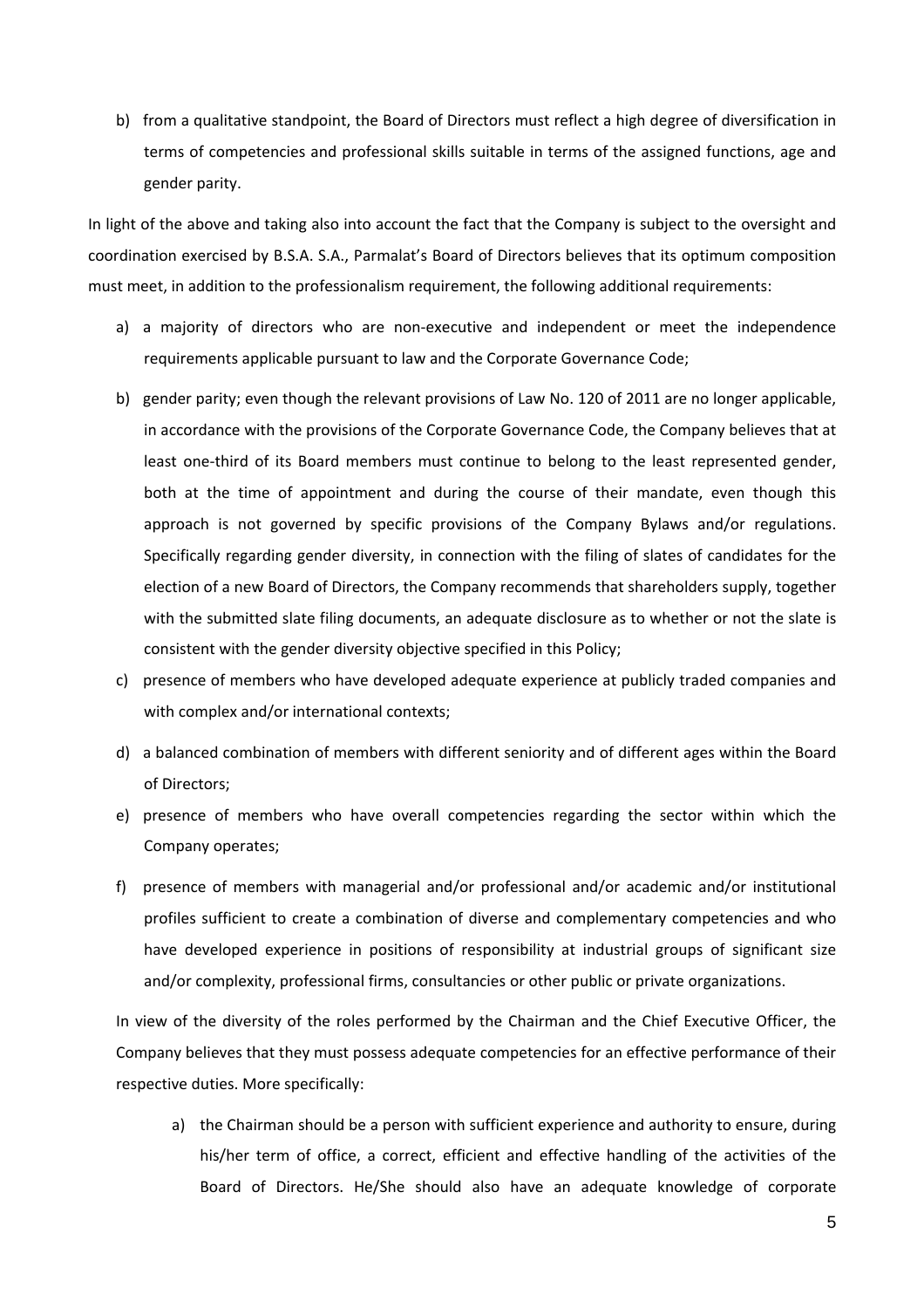governance, economic‐financial and/or managerial issues and acquired significant experience serving on the Boards of Directors of companies of significant size and/or complexity, preferably listed on the stock market;

b) the Chief Executive Officer should be a person with authority, acknowledged leadership ability and a profound knowledge of the market in which the Company operates. He/She should have acquired significant experience at the helm of companies of significant size and/or complexity and possess adequate competencies in the economic-financial field.

In order to enable Parmalat's Board of Directors to discharge its duties most effectively, in addition to the requirements listed above regarding diversity, the Company believes that it is of fundamental importance for all directors to devote sufficient availability of their time to an accurate and mindful performance of their tasks, taking into account any other positions held within management and control bodies at other companies and the commitment required of them for any other work or professional activities they may perform.

## **5. Diversity Criteria and Objectives in the composition of the Board of Statutory Auditors**

The composition of the Board of Statutory Auditors must comply with the provisions of the applicable laws and regulations in effect at any given time. In addition to the requirements of the relevant laws and the Company Bylaws, considering also the experience developed in the course of the mandate, the following recommendations should also be taken into account regarding the composition of the Board of Statutory Auditors:

- a) the statutory auditors must be selected among persons who qualify as independent, based also on the criteria set forth for directors in the Corporate Governance Code;
- b) even though the relevant provisions of Law No. 120 of 2011 are no longer applicable, at least onethird of the elected members and alternates of the Board of Statutory Auditors should consist of statutory auditors belonging to the least represented gender, both at the time of appointment and during the course of their mandate, even though this approach is not governed by specific provisions of the Company Bylaws and/or regulations. Specifically regarding gender diversity, in connection with the filing of slates of candidates for the election of a new Board of Directors, the Company recommends that shareholders supply, together with the submitted slate filing documents, an adequate disclosure as to whether or not the slate is consistent with the gender diversity objective specified in this Policy;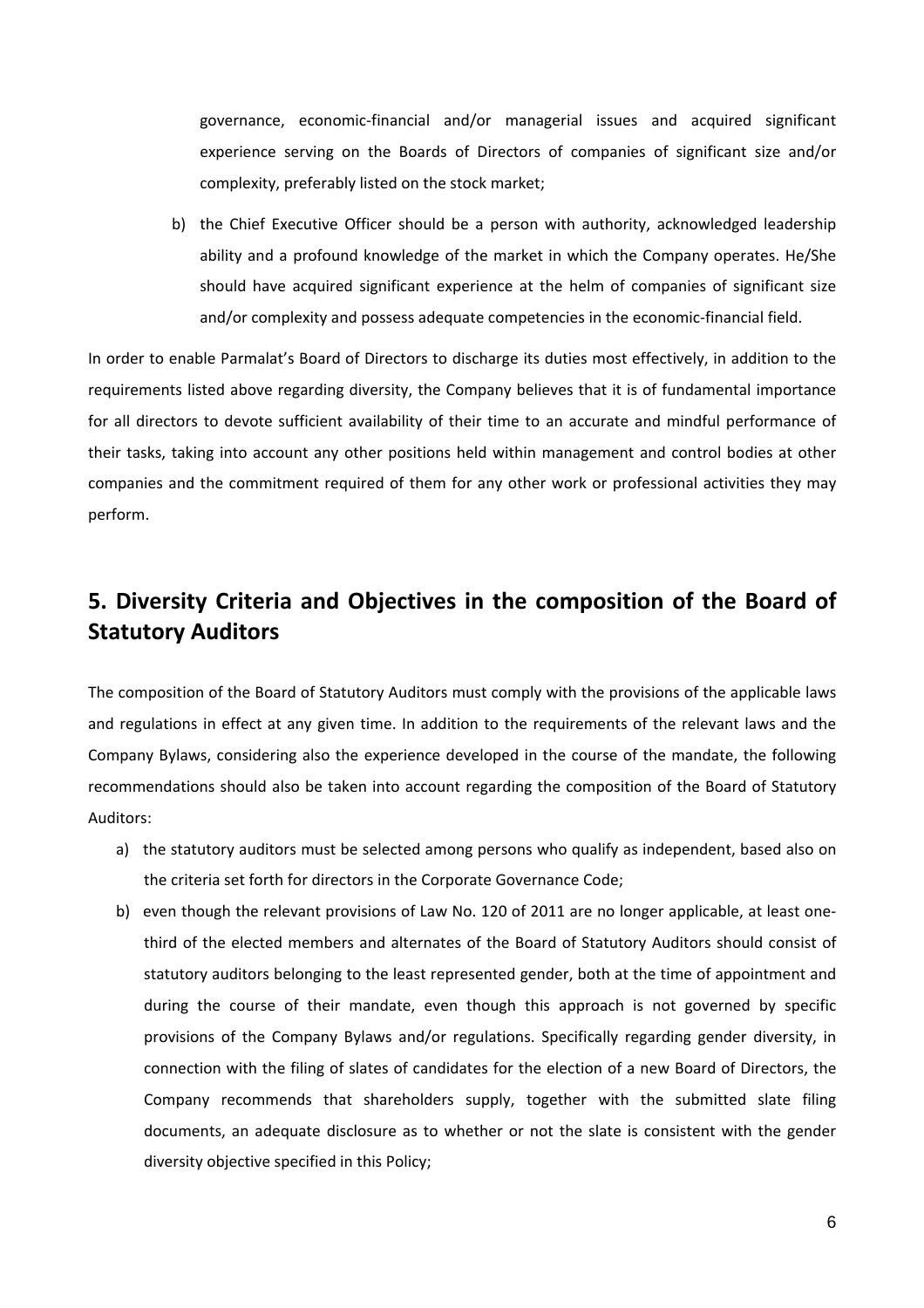- c) at least one statutory auditor should have developed adequate experience at publicly traded companies and with complex and/or international contexts;
- d) a balanced combination of members with different seniority and of different ages within the Board of Directors should be established;
- e) there should be a presence of members who have overall competencies regarding the sector within which the Company operates;
- f) there should be a presence of members with managerial and/or professional and/or academic and/or institutional profiles sufficient to create a combination of diverse and complementary competencies and experiences.

The Company believes that the Chairman should be a person with sufficient authority to ensure an adequate handling of the tasks of the Board of Statutory Auditors and coordination with any other activities performed by other parties involved with the internal control and risk management system.

In order to enable Parmalat's Board of Statutory Auditors to discharge its duties most effectively, in addition to the requirements listed above regarding diversity, the Company believes that it is of fundamental importance for all directors to devote sufficient availability of their time to an accurate and mindful performance of their tasks, taking into account any other positions held within management and control bodies at other companies (in compliance with the provisions of existing laws) and the commitment required of them for any other work or professional activities they may perform.

## **6. Implementation Modalities of the Diversity Policy**

When an entirely new control body is being elected or changes are being made in its composition, the Board of Directors and, when required, the Nominating and Compensation Committee shall express their recommendations regarding the composition of the management body, in line with the diversity criteria and the objectives stated in this Policy. These recommendations shall be described in the report to shareholders on the election of the Board of Directors.

The Board of Directors and, when required, the Nominating and Compensation Committee shall also take into account the composition criteria stated in this Policy when one or more directors terminated before the end of their term of office need to be replaced, it being understood that all composition requirements applicable pursuant to law and the Company Bylaws will continue to apply.